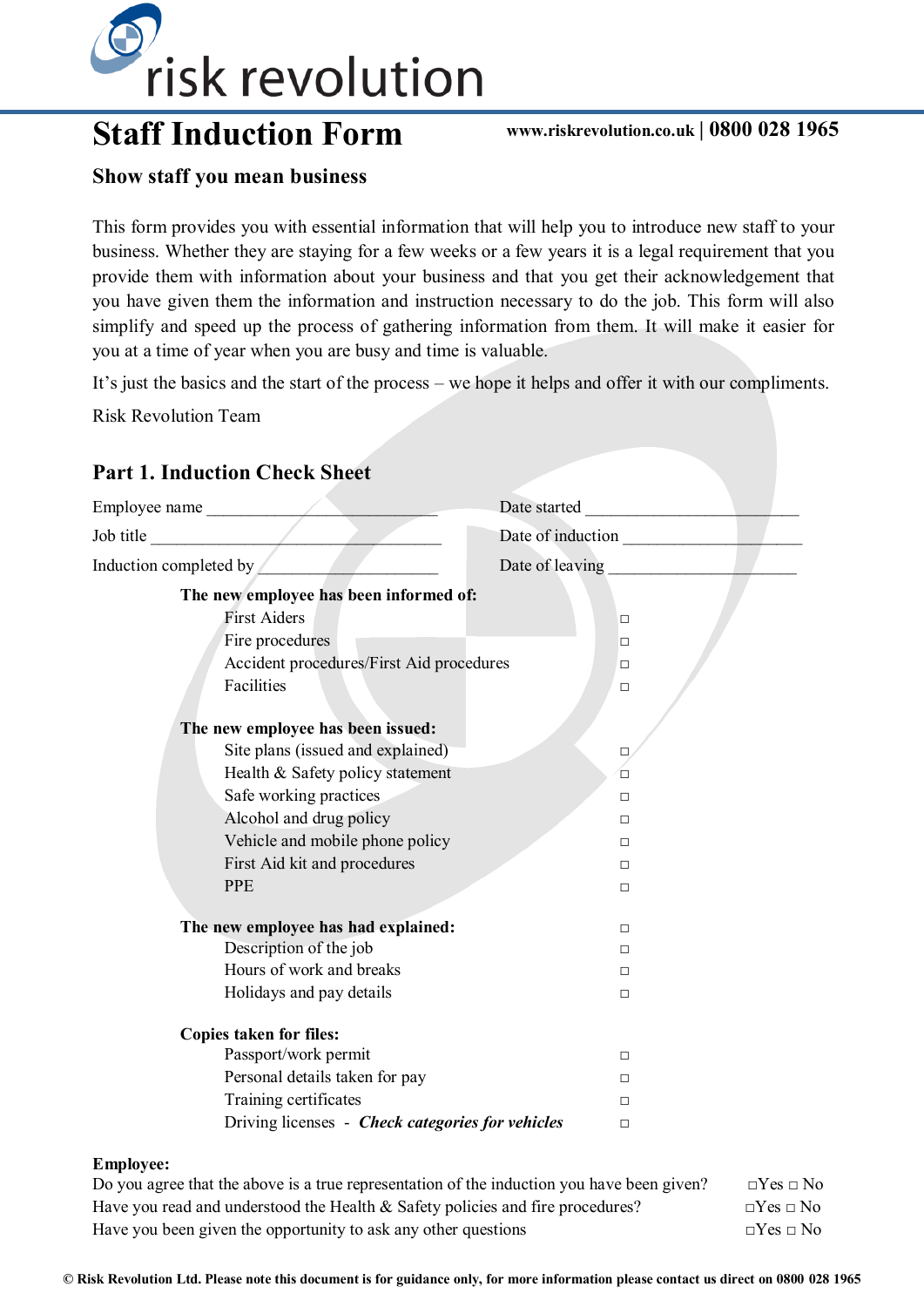

**Staff Induction Form www.riskrevolution.co.uk | 0800 028 1965**

**Part 2. Employment Medical Questionnaire**

#### **A. Personal Details:**

| Address:                                                                                                                       |                                                                             |                                |  |  |
|--------------------------------------------------------------------------------------------------------------------------------|-----------------------------------------------------------------------------|--------------------------------|--|--|
| Date of Birth: $/$ /                                                                                                           |                                                                             |                                |  |  |
| <b>B.</b> Occupational History:<br>Has your employment ever been terminated on the grounds of ill health? $\Box$ Yes $\Box$ No |                                                                             |                                |  |  |
|                                                                                                                                | Approximately how many days/weeks sickness absence did you have?            |                                |  |  |
|                                                                                                                                |                                                                             |                                |  |  |
| C. Medical History:<br>Are you currently suffering from or have you suffered from any of the illnesses listed below:           |                                                                             |                                |  |  |
| $\Box$ Heart trouble                                                                                                           | $\Box$ Headaches/migraines                                                  | $\Box$ Fits/blackouts/epilepsy |  |  |
| $\Box$ Lung disease                                                                                                            | $\Box$ Allergies                                                            | $\Box$ Kidney/bladder disorder |  |  |
| $\Box$ Stomach/bowl trouble                                                                                                    | $\Box$ Serious accident                                                     | $\Box$ Depression/anxiety      |  |  |
| $\Box$ Jaundice/hepatitis                                                                                                      | $\Box$ High blood pressure                                                  | $\Box$ Skin problems           |  |  |
| $\Box$ Joint problems                                                                                                          | $\Box$ Asthma                                                               | $\Box$ Hearing/sight problems  |  |  |
| $\Box$ Diabetes                                                                                                                | $\Box$ Hernia or rupture                                                    | $\square$ Surgical operation   |  |  |
| $\Box$ Severe stress reaction                                                                                                  | $\Box$ Back/neck problems                                                   | $\Box$ Alcohol/drug related    |  |  |
| Do you smoke?                                                                                                                  |                                                                             | $\Box$ Yes $\Box$ No           |  |  |
| Are you currently taking any prescribed medicine?                                                                              |                                                                             | $\Box$ Yes $\Box$ No           |  |  |
|                                                                                                                                | Are you currently under the care of a Doctor or other medical professional? | $\Box$ Yes $\Box$ No           |  |  |

If you answered yes to any of the above medical history questions, please give further details here:

### **D. Emergency Details:**

Please provide below the contact details of your next of kin in case of emergency

| Name                 |                                                                                 |      |
|----------------------|---------------------------------------------------------------------------------|------|
| Address              |                                                                                 |      |
|                      |                                                                                 |      |
| <b>Phone Numbers</b> |                                                                                 |      |
|                      | Please provide below the contact details of your Doctor in case of an emergency |      |
| Name                 |                                                                                 |      |
| Address              |                                                                                 |      |
| <b>Phone Numbers</b> |                                                                                 |      |
| Signature            |                                                                                 | Date |
| Name                 | Company                                                                         |      |

**© Risk Revolution Ltd. Please note this document is for guidance only, for more information please contact us direct on 0800 028 1965**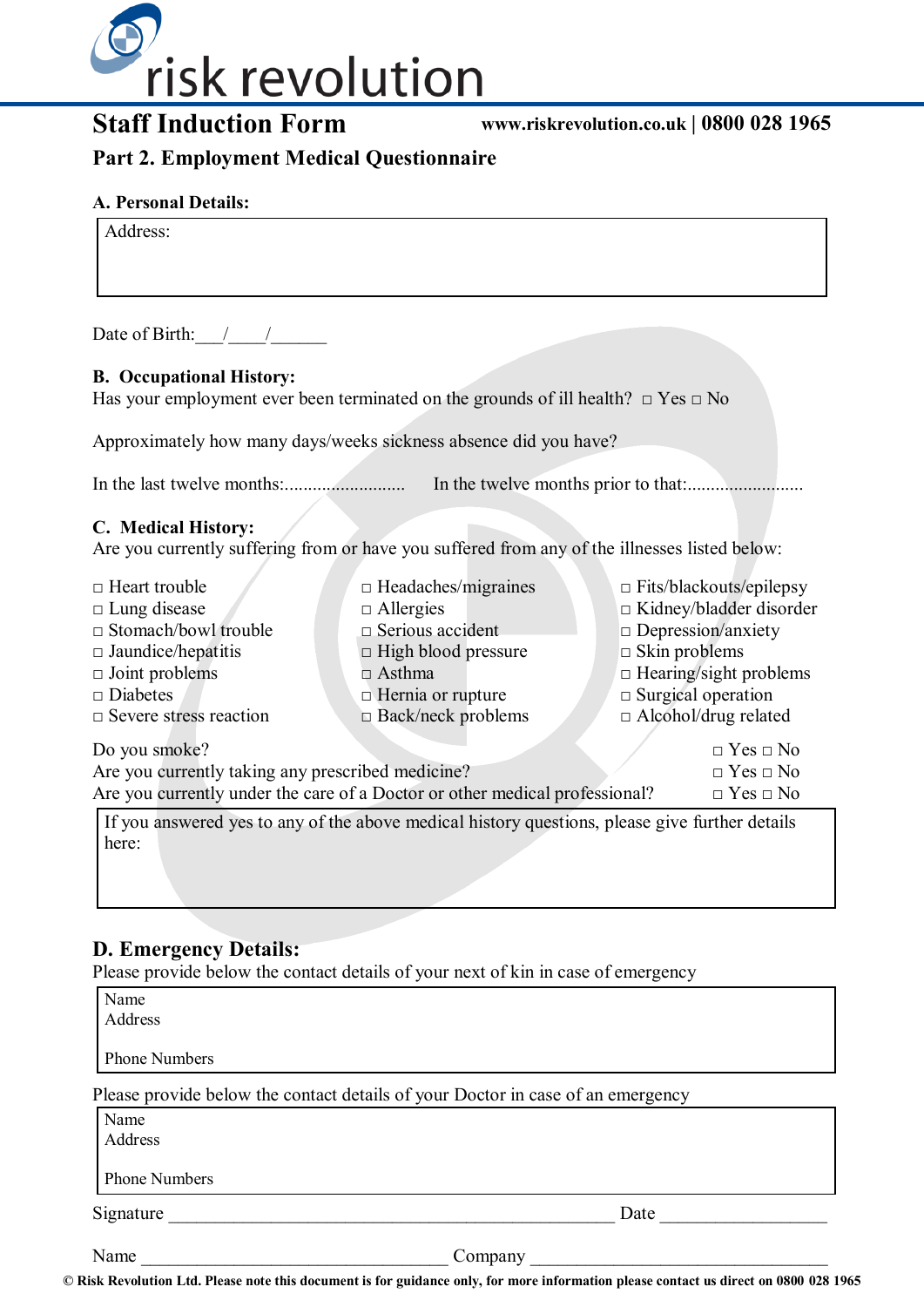

## **Staff Induction Form**

#### **www.riskrevolution.co.uk | 0800 028 1965**

#### **Part 3. Statement of Policy for Health & Safety**

The Health and Safety at Work Act 1974 imposes a statutory duty on employers to ensure in so far as is reasonably practicable the Health and Safety of their employees whilst at work. This duty also extends to others who may be affected by that work.

TRADING NAME is committed to the following general policy for Health and Safety: -

We regard the management of Health and Safety as a prime responsibility throughout the business.

- 1. We will, so far as is reasonably practicable, ensure that:
	- Adequate resources are provided to ensure that proper provision can be made for Health and Safety.
	- Risk Assessments are carried out and periodically reviewed.
	- Systems of Work are provided and maintained and that these are safe and without risks to health.
	- Arrangements for use, handling, storage, and transport of articles and substances for use at work are safe and without risk to health.
	- All employees are provided with such information, instruction, training and supervision as is necessary to secure their safety and health at work and the safety of others who may be affected by their actions.
	- The provision and maintenance of all plant, machinery and equipment is safe and without risk to health.
	- The working environment of all employees is safe and without risk to health and that adequate provision is made with regard to the facilities and arrangements for their welfare at work.
	- The place of work is safe and that there is safe access to and egress from the work place.
- *2. It is the duty of all employees at work:*
	- *To take reasonable care for the Health and Safety of themselves and of other persons who may be affected by their acts or omissions at work and co-operate with us in fulfilling our statutory duties.*
	- *Not to interfere with or misuse anything provided in the interests of Health and Safety.*
- 3. We recognise the need to work together with our employees, business partners, the enforcement authorities and others to best implement this Policy.
- 4. We will, in the course of its activities, create, maintain and publish management systems and procedures to promote Health and Safety. These systems will also set objectives and will undergo continuous improvement in order to optimise performance and reflect legal, technological and other advances.
- 5. This Health and Safety Policy will be reviewed at least annually, amended and updated as and when necessary. Communication of any such changes will be made to all employees.
- 6. We will ensure that this policy, the management systems, which support it, and subsequent performance, are subject to periodic review and compliance audit.
- 7. This general policy statement should be supported by further documents, which describe the business, and the arrangements set in place for its implementation. PERSON RESPONSIBLE is responsible for the co-ordination of these procedures.
- 8. We will provide adequate and appropriate resources to implement this policy

Signature  $\Box$ Name **Name** company  $\sim$  company  $\sim$  company  $\sim$  company  $\sim$  company  $\sim$  company  $\sim$  company  $\sim$  company  $\sim$  company  $\sim$  company  $\sim$  company  $\sim$  company  $\sim$  company  $\sim$  company  $\sim$  company  $\sim$  company  $\sim$  co

**© Risk Revolution Ltd. Please note this document is for guidance only, for more information please contact us direct on 0800 028 1965**